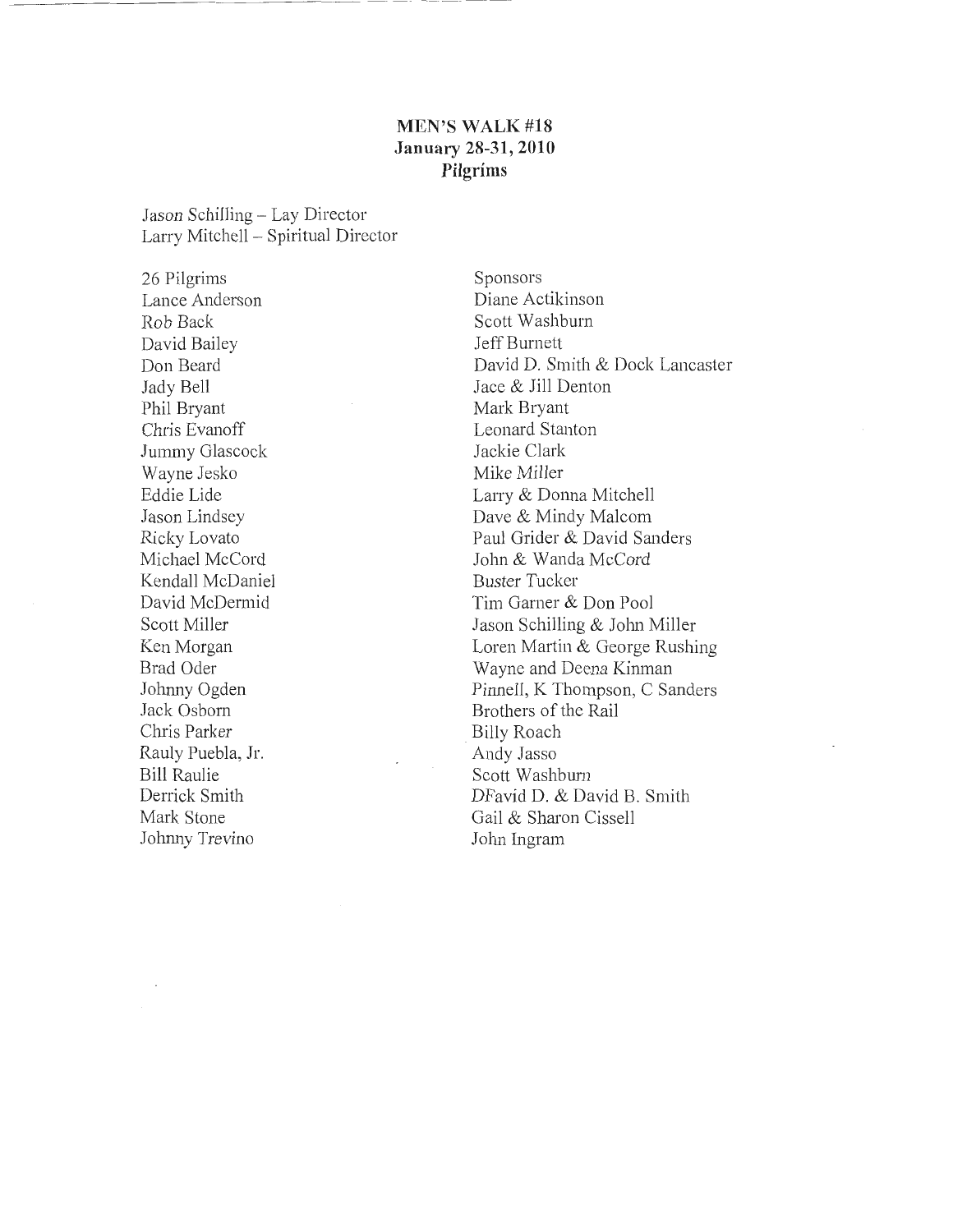### **MEN'S WALK#18 January 28-31, 2010 Team**

Jason Schilling- Lay Director Larry Mitchell - Spiritual Director

Jason Schilling, LD- Perseverance Larry Mitchell, SD - Means of Grace Skip Clark, ASD - Justifying Grace Kelly Fulfer, ASD - Sanctifying Grace Wayne Kinman, ASD- Obstacles to Grace Randall Partin, ASD - Prevenient Grace David Sanders, BR Stephen Schilling, PLD Robert Klump, ALD- Fourth Day Billy Rucker, ALD Dean Thatcher, ALD - Priorities Jeff Actkinson, TL- Growth Through Study Jace Denton, TL- Discipleship Bryan Fillpot, TL - Body of Christ Derrill Mitchell, TL - Life of Piety Dewey Pierce, TL - Christian Action Kent Ware, TL – Changing Our World Lance Bradley, ATL Kyle Cain, ATL Gary Dickerman, ATL Lonnie Mitchell, ATL David Smith, Sr., ATL Scott Terry, ATL- Priesthood of All Believers Billy Borden, MD Gavin Haynie, AMD Jason Visser, AMD Greg Ferguson, Angel Nito Hicks, Angel Manuel Jasso, Angel Ryan Roberts, Angel Wendell bElcher, PW Wes Cockerham, PW Travis Denton, PW Loren Martin, PW George Ratledge, PW Buddy Skipworth, PW Lance Teague, PW Coleman Young, PW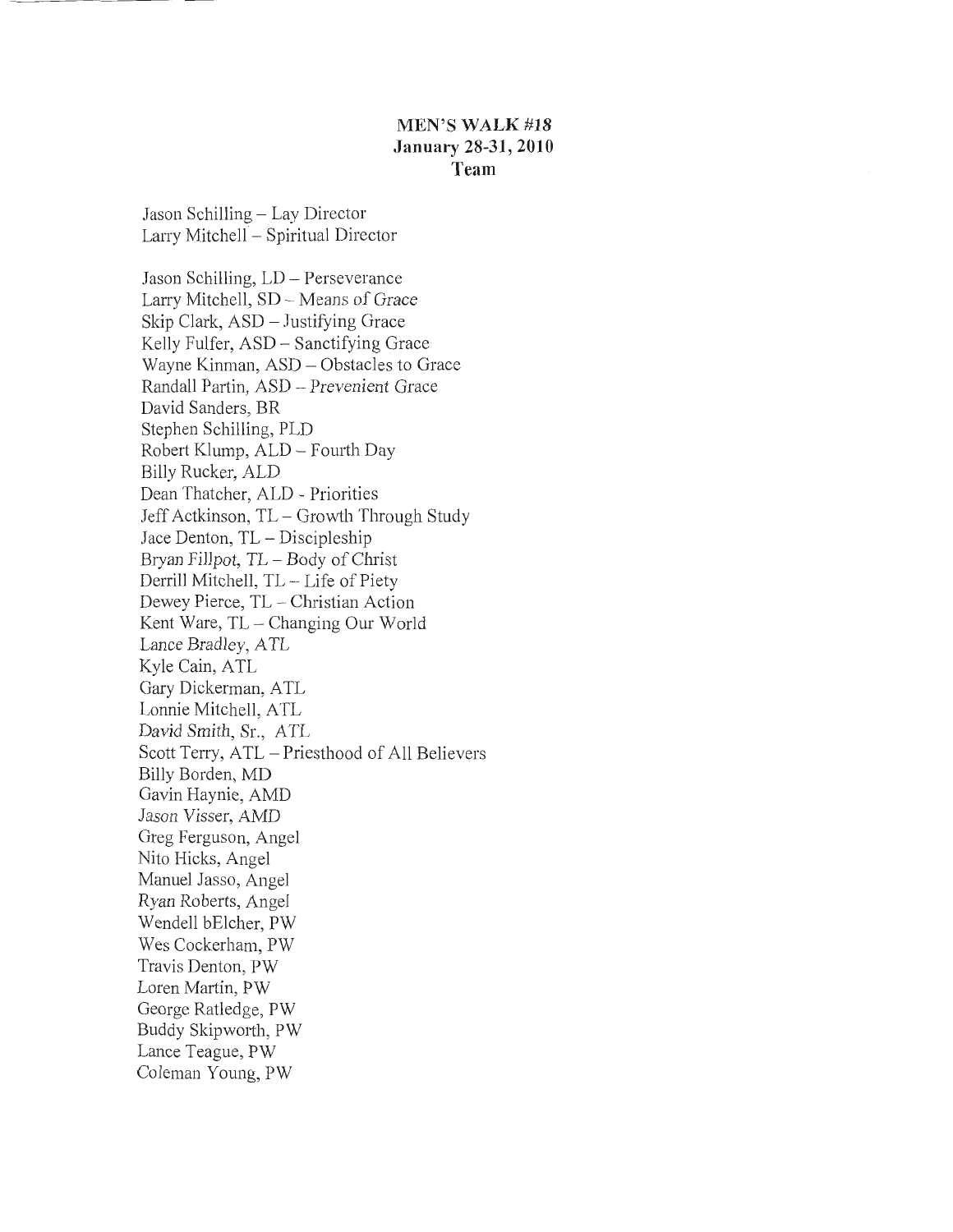# **MEN'S WALK #19 July 28-31, 2010 Loren Martin- Lay Director Alan McAlister- Spiritual Director**

36 Pilgrims

David Albin- Canadian, TX Joel Barger - Clovis Matt Belcher - Texico Tex Belcher- Portales Michael Bell - Clovis Kent Best - Portales Brad Carignan- Clovis Jody Crosthwait - Gainesville, TX Herschel Dixon - Elida Mathew Donohew- Clovis Dean Eichenauer - Friona Heath Grider- Portales Lach Grimes- Farwell Greg Hermesmeyer - Vega, TX Scott Hulder - Clovis Cameron Kirkland- Farwell Gary Lewis- Portales, NM Justin Lide- Bovina, TX Brad McConnel - Portales Rod McLain - Elida Danny Mendoza- Odessa, TX Mike Mitchell - Portales Justin Musick - Clovis Johnny Pacheco - Portales Shane Perkins - Farwell Eddy Privett - Portales Joshua Quintana- Bovina Virgin Reed - Farwell R. L. Rogers- Farwell D.J. Snider -- Ft. Sumner Neal Stanfield - Clovis Brian Teichmann - Clovis Jake Van Ruiten - Portales Jason Victor- Portales Miles Ware - Clovis Clifford Warrick - Clovis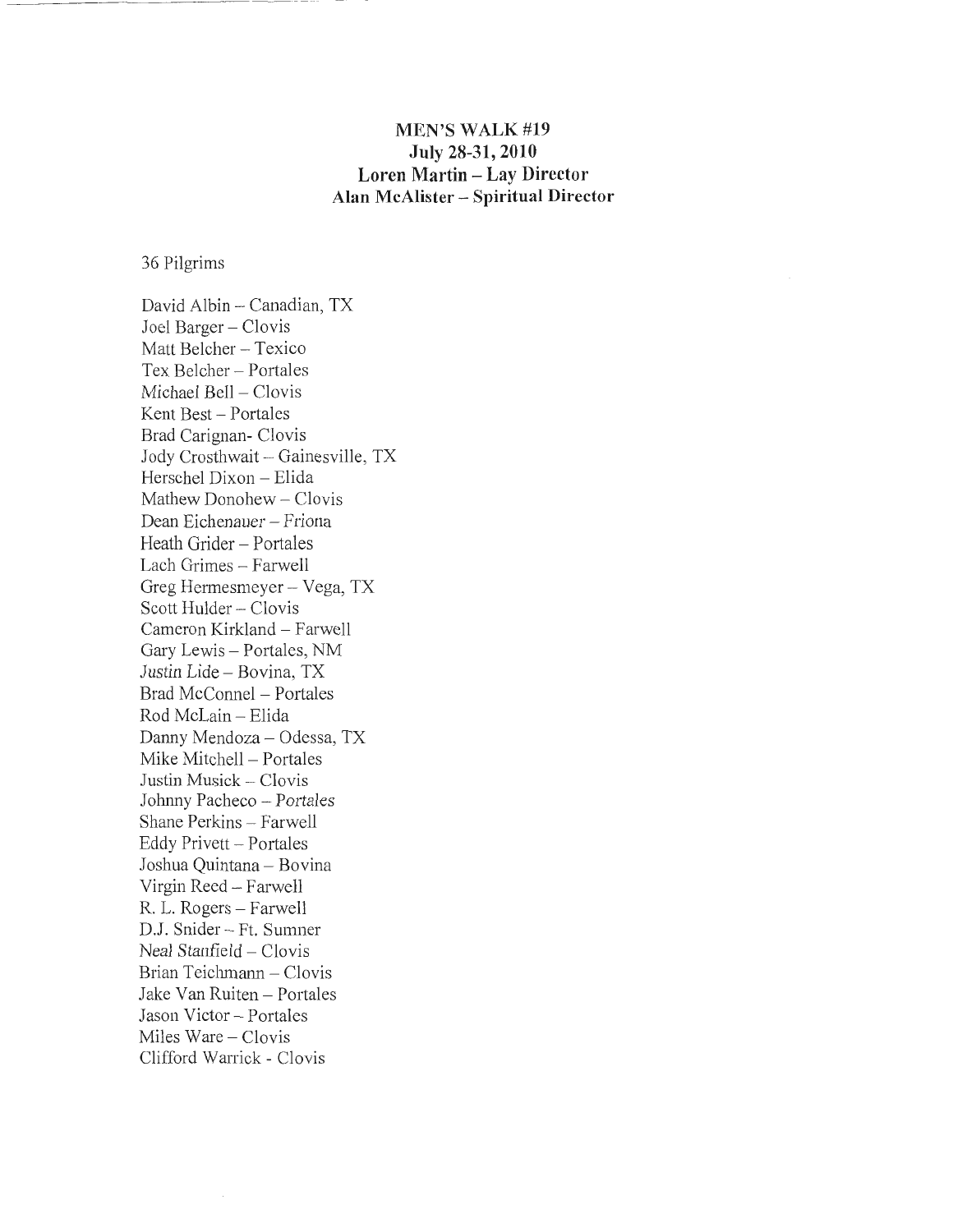Loren Martin- Lay Director Alan McAlister - Spiritual Director >Loren Martin, LD - Perseverance Alan McAlister, SD - Means of Grace Iim Kelly, ASD - Prevenient Grace "Danny Sanders, ASD- Justifying Grace Darwin Speicher, ASD- Sanctifying Grace  $NQ_0^2$  $\sim$ Brian tabor, ASD – Obstacles to Grace ~Travis Denton, BR 'vMark Osborn, PLD  $\sqrt{}$  Paul Grider, ALD – Priorities *v* Billy Rucker, ALD  $\check{v}$  David sanders, ALD  $-$  Fourth Day  $\vee$  Pat Boone, TL – Changing Our World  $\angle$ Jack Kirkland, TL – Discipleship  $\cup$  Terry Leatherwood, TL – Christian Action  $\sqrt{J}$ erry Swenson, TL – Body of Christ  $\nu$  Phil Teakell, TL - Priesthood of All Believers  $\vee$  Gene Creighton, ATL  $\nu$  Chuck Hemphill, ATL  $\angle$  Lonnie Leslie, ATL – Growth Through Study  $\nu$  Bart Phillips, ATL  $\sim$ John Schueler, ATL v David Smith, ATL-Life of Piety check when one  $\nu$  Neal Delk, MD -- Michael Dean, AMD  $NDS$  $-$  Chek Rippie, AMD  $NDS$ .-- Kameron Harrison, Angel 1 *JP* 5 v Daryl Loewen, Angel- A f'\ *v* Ty Thatcher, Angel Krt  $\sim$  Matt Ware, Angel  $k \rhd$ *v* Max Best, PW *v* Ron Colwell, PW *v* Bruce Gipson, PW -Mickey Harrelson, PW  $N/25$ - Feller Hughes, PW  $NVI5$ -Steve Patterson, PW  $NDS$  $\leftarrow$ Gene Schueler, PW  $\mathcal{V}$  Kent Ware, PW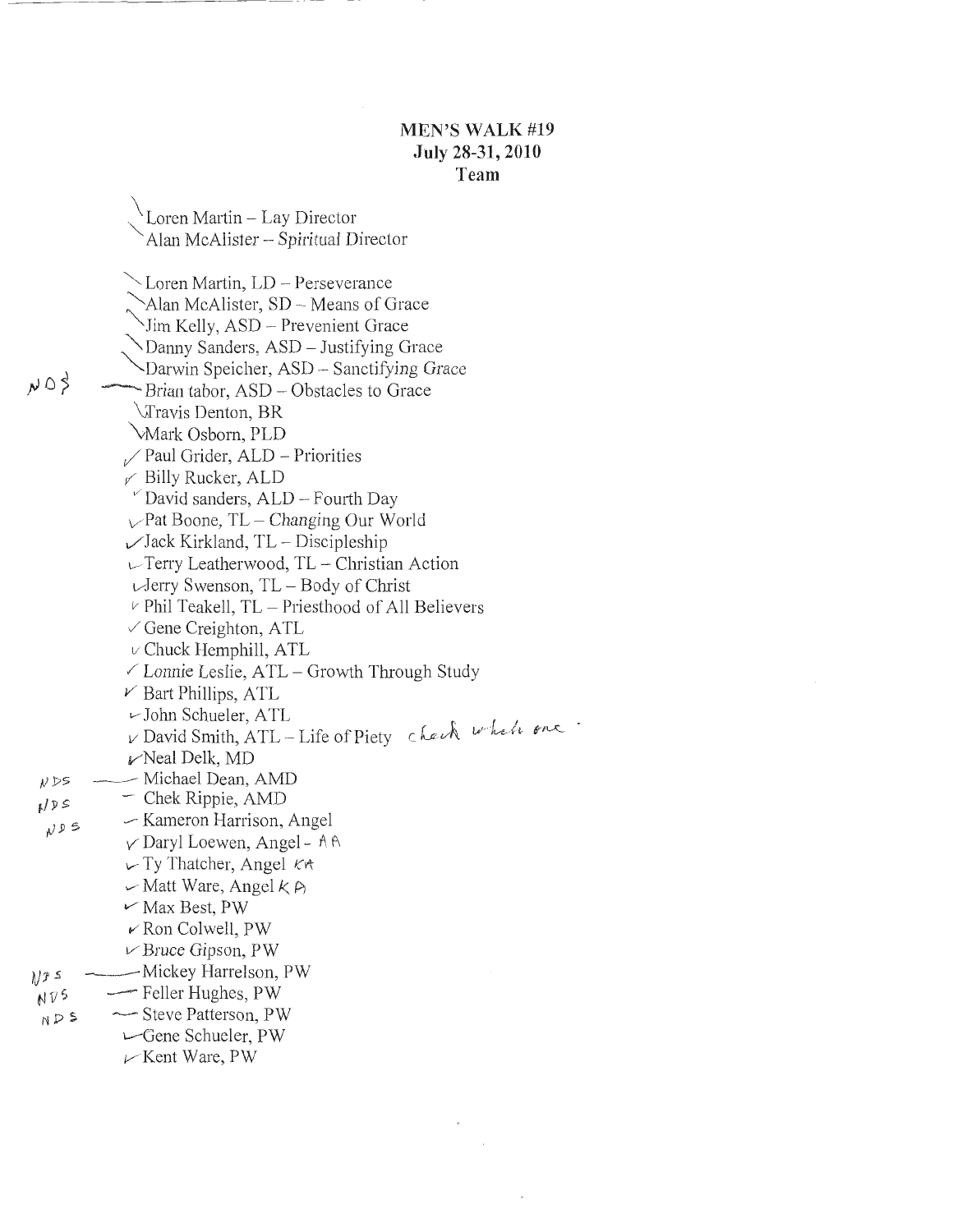### **WOMEN'S WALK #25 September 30-0ctober 3, 2010 Jan McKay- Lay Director Danny Sanders - Spiritual Director**

#### 36 Pilgrims

Sherri Alger, Friona, TX Kateri Bardin, Clovis, NM Iris Blevins, Clovis, NM Stephanie Blumer, Clovis, NM Erin Cabeldue, Portales, NM Angel Carson, Clovis, NM Cindy Carthel, Portales, NM Susie, Crowder, Clovis, NM Sylvis Davis, Clovis, NM Edna De La Rosa, Texico NM Sarah Edmonston, Clovis, NM Rhonda Gray, Clovis, NM Traci Green, Clovis, NM Annette Hulder, Clovis, NM Jeanette Jackson, Bovina, TX Holly Jolmson, Nacogdoches, TX Robin Kuykesndall, Clovis, NM Gretchen Legler, Portales Kara Lide, Texico, NM Lisa Limbaogh, Clovis, NM Yantie Love, Floyd, NM Linda Lysaght, Clovis, NM Ama McDermid, Portales, NM Jessica Morton, Clovis, NM Teresa Musser, Mechanicsburg, PA Patia O'Connor, Portales, NM Mindy Oder, Elida, NM Diane Orr, Friona, TX Hope Passmore, Clovis, NM Katherine Pearce, San Angelo, TX Jana Pitcock, Clovis, NM Connie Rowland, Clovis, NM Mary Slatton, San Angelo, TX Sherrye Smith, Portales, NM Teresa Visser, Clovis, NM Michelle Ward, Elida, NM